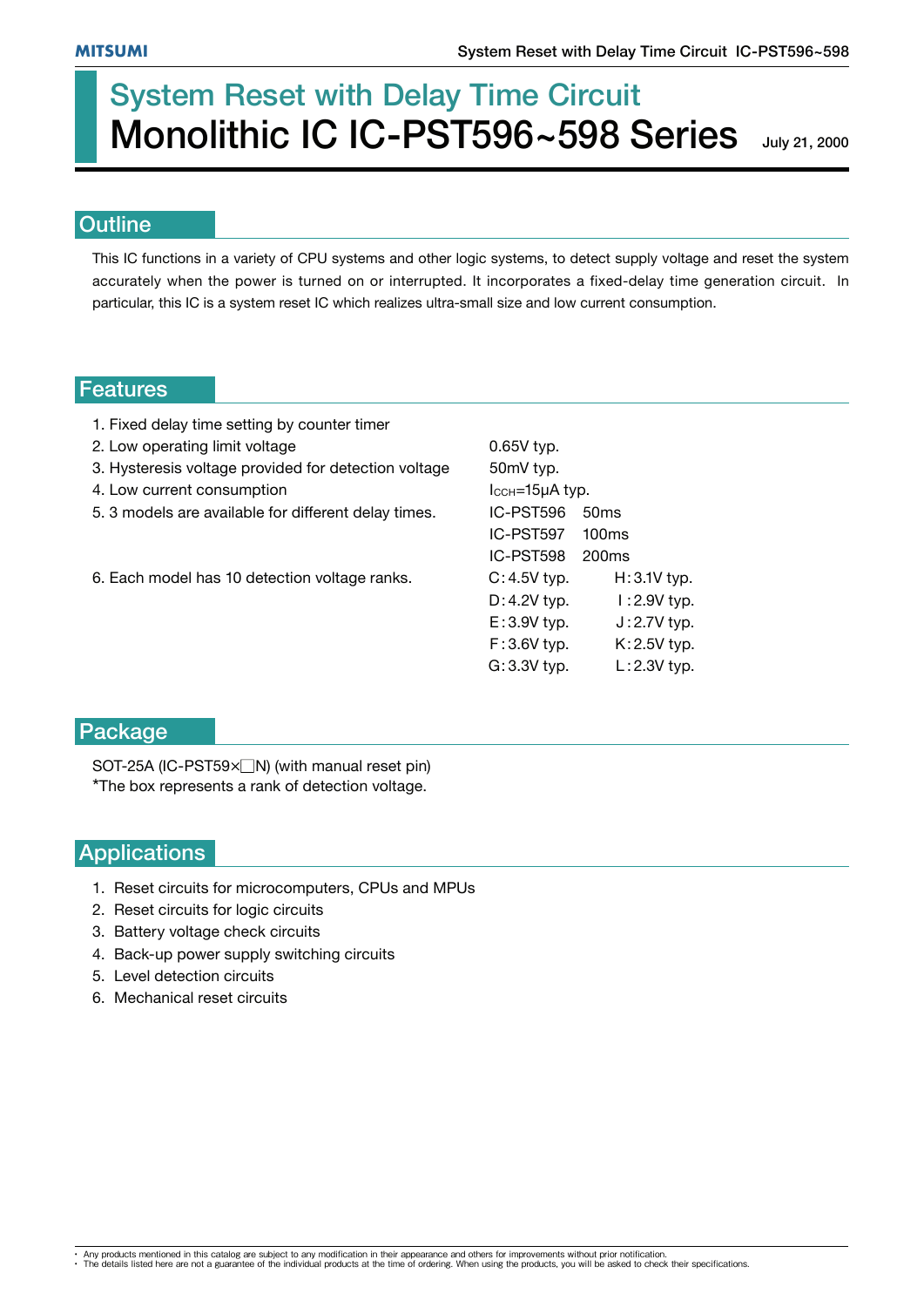## Equivalent Circuit Diagram



## Pin Assignment



|                | M/R                     |
|----------------|-------------------------|
| $\overline{2}$ | <b>SUB</b>              |
| 3              | <b>GND</b>              |
| 4              | <b>V</b> <sub>OUT</sub> |
| 5              | Vcc                     |

## **Pin Description**

| Pin No. | Pin name      | <b>Function</b>                        |  |  |
|---------|---------------|----------------------------------------|--|--|
|         | M/R           | Manual reset pin $\star 1$             |  |  |
|         | <b>SUB</b>    | SUB pin $\star 2$                      |  |  |
| 3       | GND           | GND pin                                |  |  |
|         | $V_{\rm OUT}$ | Reset signal output pin                |  |  |
| 5       | Vcc           | Power supply pin/Voltage detection pin |  |  |

\*1 : Note that the oscilloscope may mis-operate if the M/R pin falls below -0.3V. 2 : Connect to GND.

## Absolute Maximum Ratings (Except where noted otherwise Ta=25°C)

| <b>Item</b>                  | Symbol                | Ratings    | <b>Units</b>   |  |
|------------------------------|-----------------------|------------|----------------|--|
| Storage temperature          | $\operatorname{Tsrc}$ | $-40+125$  | $\circ$ C      |  |
| <b>Operating temperature</b> | TOPR                  | $-20$ ~+75 | $\circ$ $\cap$ |  |
| Power supply voltage         | Vcc max.              | $-0.3-12$  |                |  |
| Manual reset input voltage   | V <sub>RES</sub> max. | $-0.3-12$  |                |  |
| Allowable loss               |                       | 150        | mW             |  |

<sup>•</sup> Any products mentioned in this catalog are subject to any modification in their appearance and others for improvements without prior notification.<br>• The details listed here are not a guarantee of the individual products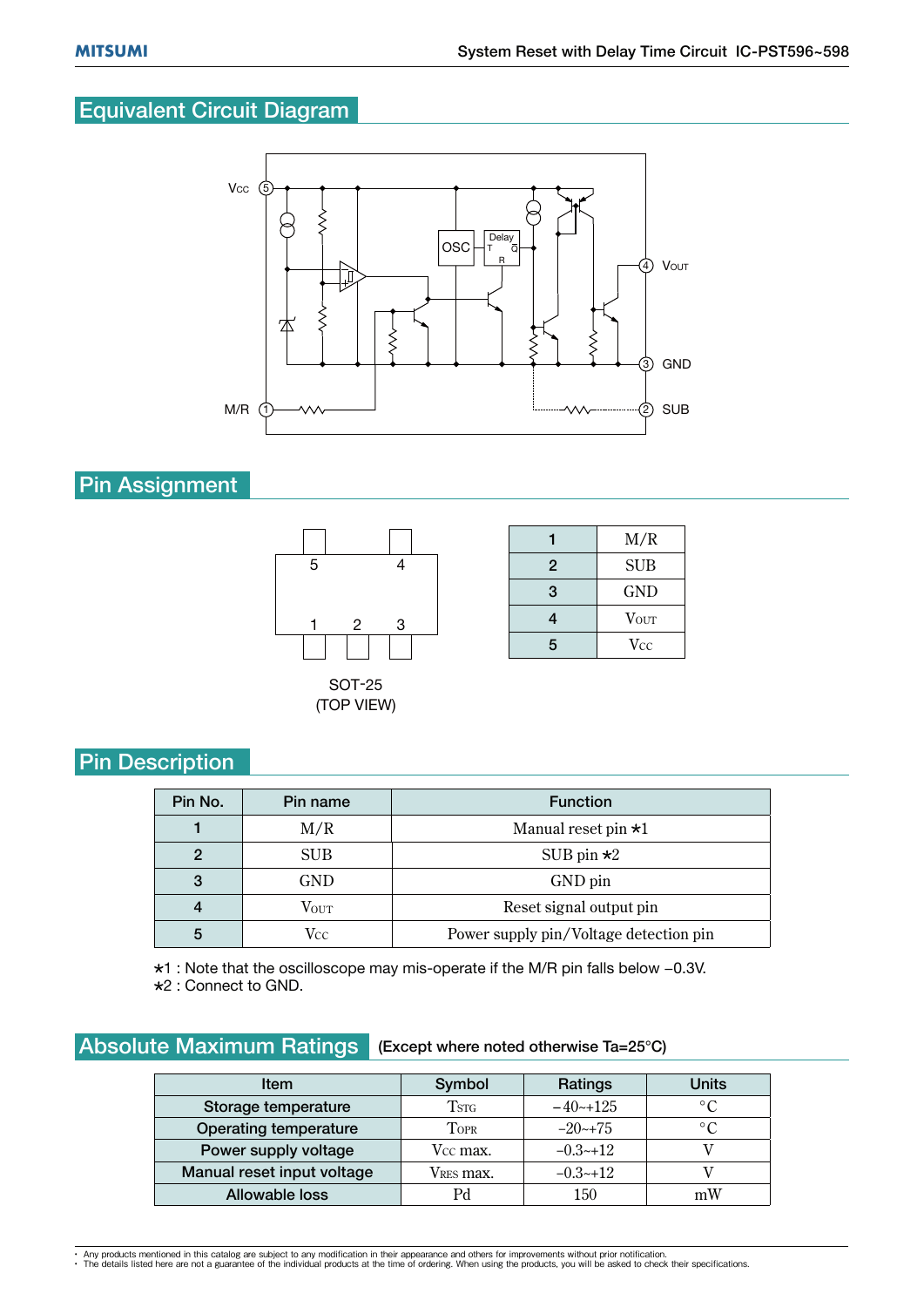## Recommended Operating Conditions

| Item                  | Symbol       | Ratings      | Units |  |
|-----------------------|--------------|--------------|-------|--|
| Operating temperature | $\Gamma$ OPR | $-20$ $-175$ |       |  |
| Power supply voltage  | $V_{CC}$     | $-0.3-12$    |       |  |

## Electrical Characteristics  $(Ta=25^\circ C)$  (Except where noted otherwise, resistance unit is  $\Omega$ )

| <b>Item</b>                    | Symbol        | Measuring circuit | <b>Measurement conditions</b>                                         |                | Min.      | Typ.  |           | Max. Units   |
|--------------------------------|---------------|-------------------|-----------------------------------------------------------------------|----------------|-----------|-------|-----------|--------------|
| <b>Detection voltage</b>       | Vs            | $\mathbf{1}$      |                                                                       | $\overline{C}$ | 4.3       | 4.5   | 4.7       |              |
|                                |               |                   |                                                                       | D              | 4.0       | 4.2   | 4.4       |              |
|                                |               |                   | $V_{CC} = H \rightarrow L$<br>$RL=470$<br>$\text{Vol}\leq0.4\text{V}$ | E              | 3.7       | 3.9   | 4.1       | $\mathbf{V}$ |
|                                |               |                   |                                                                       | F              | 3.4       | 3.6   | 3.8       |              |
|                                |               |                   |                                                                       | G              | 3.1       | 3.3   | 3.5       |              |
|                                |               |                   |                                                                       | H              | 2.9       | 3.1   | 3.3       |              |
|                                |               |                   |                                                                       | $\mathbf I$    | 2.75      | 2.90  | 3.05      |              |
|                                |               |                   |                                                                       | J              | 2.55      | 2.70  | 2.85      |              |
|                                |               |                   |                                                                       | $\rm K$        | 2.35      | 2.50  | 2.65      |              |
|                                |               |                   |                                                                       | L              | 2.15      | 2.30  | 2.45      |              |
| <b>Hysteresis voltage</b>      | $\angle$ Ns   | $\mathbf{1}$      | $V_{CC} = L \rightarrow H \rightarrow L$ , $R_L = 470$                |                | 30        | 50    | 100       | mV           |
| <b>Detection voltage</b>       | $Vs/\Delta T$ | $\mathbf{1}$      | $R_L = 470$ , Ta= $-20$ °C~+75°C                                      |                |           | ±0.01 |           | $\%$ /°C     |
| temperature coefficient        |               |                   |                                                                       |                |           |       |           |              |
| Low-level output voltage       | $V_{OL}$      | $\mathbf{1}$      | $V_{CC}$ =Vs min. -0.05V, R <sub>L</sub> =470                         |                |           | 0.1   | 0.4       | V            |
| Output leakage current         | <b>I</b> OH   | $\mathbf{1}$      | $Vcc = 10V$                                                           |                |           |       | $\pm 0.1$ | $\mu A$      |
| Circuit current while on       | <b>ICCL</b>   | $\mathbf{1}$      | Vcc=Vs min. $-0.05V$ , R <sub>L</sub> = $\infty$                      |                |           | 300   | 500       | $\mu A$      |
| Circuit current while off      | <b>I</b> CCH  | $\mathbf{1}$      | $V_{CC}$ =Vs typ. / 0.85V, R <sub>L</sub> = $\infty$                  |                |           | 15    | 25        | $\mu A$      |
| "H" transport delay time       | TPLH          | $\overline{2}$    | $RL=4.7k$                                                             | <b>PST596</b>  | 30        | 50    | 75        |              |
|                                |               |                   | $C_{L=100pF}$                                                         | <b>PST597</b>  | 60<br>100 | 150   | ms        |              |
|                                |               |                   | $\star 1$                                                             | <b>PST598</b>  | 120       | 200   | 300       |              |
| "L" transport delay time       | TPHL          | $\boldsymbol{2}$  | $R_{L} = 4.7k$ , $C_{L} = 100pF$ , $\star 2$                          |                |           | 20    |           | $\mu$ s      |
| Operating power supply voltage | <b>VOPL</b>   | $\mathbf{1}$      | $R_L = 4.7k$ , $V_{OL} \leq 0.4V$                                     |                |           | 0.65  | 0.85      | $\mathbf{V}$ |
| Output current while on 1      | IoL1          | $\mathbf{1}$      | $V_{CC} = V_s \min. -0.05 V, R_L = 0$                                 |                | 8         |       |           | mA           |
| Output current while on 2      | IoL2          | $\mathbf{1}$      | $V_{CC}$ =Vs min. -0.05V, RL=0<br>Ta= $-20$ ~+75°C                    |                | 6         |       |           | mA           |
| M/R pin input H voltage        | <b>VRESH</b>  |                   |                                                                       |                | 2.0       |       |           | $\mathbf V$  |
| M/R pin input H current        | <b>IRESH</b>  |                   | $V_{RESH} = 2.0 V$                                                    |                |           | 10    | 60        | $\mu A$      |
| M/R pin input low voltage      | <b>VRESL</b>  |                   |                                                                       |                | $-0.3$    |       | 0.8       | $\mathbf V$  |

 $*1$  : TPLH ; Vcc= (Vs typ.-0.4V)  $\rightarrow$  (Vs typ.+0.4V)

 $\star$ 2 : TPLH ; Vcc= (Vs typ.+0.4V)  $\rightarrow$  (Vs typ.-0.4V)

Note 3: Connect manual reset pin to GND when not using.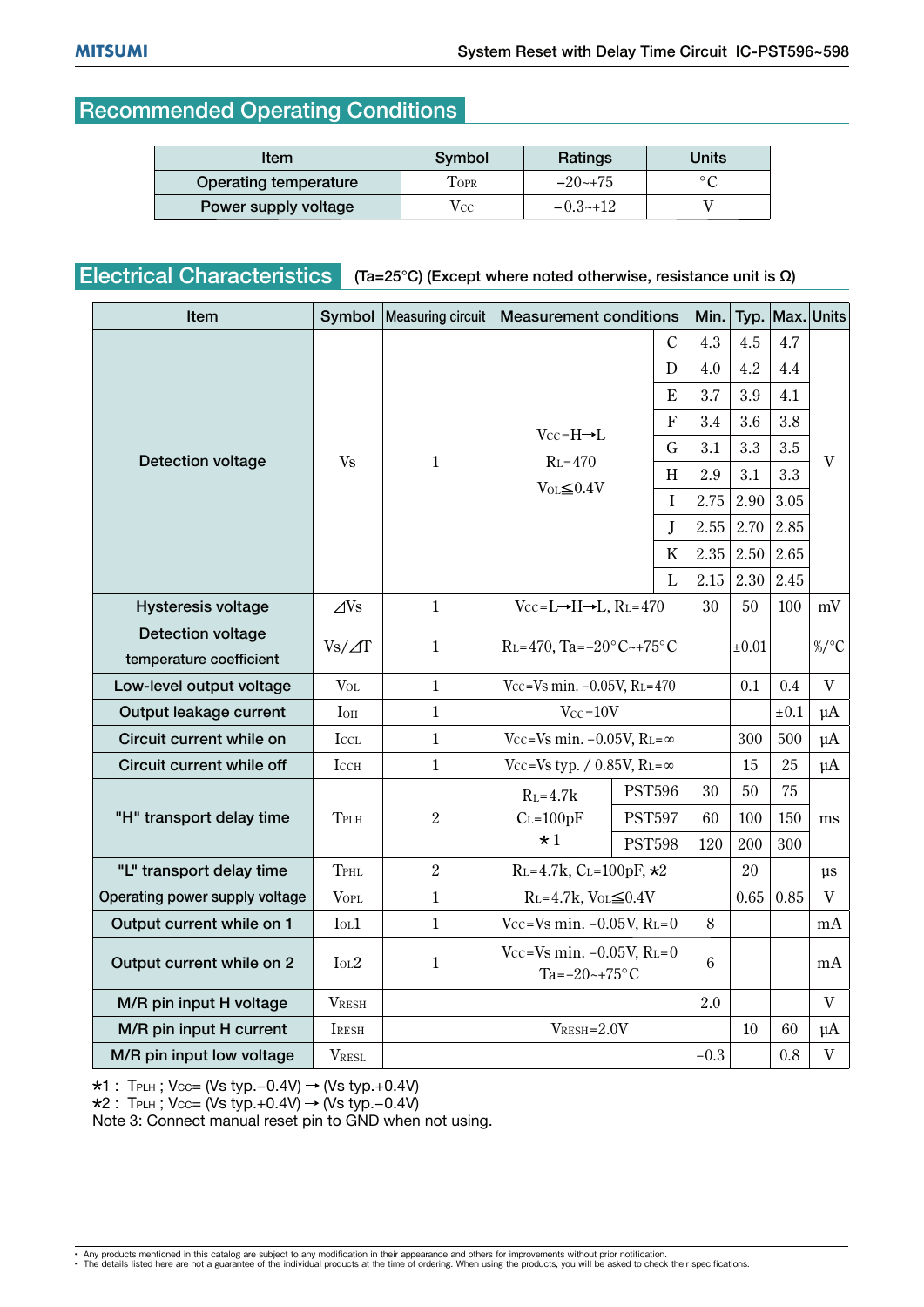## **Measuring Circuit**



Note : Thoroughly check the actual operation of the circuit, then set the manual reset when pressing the manual switch ON to about 15μs.

 $\blacktriangleright$  Time